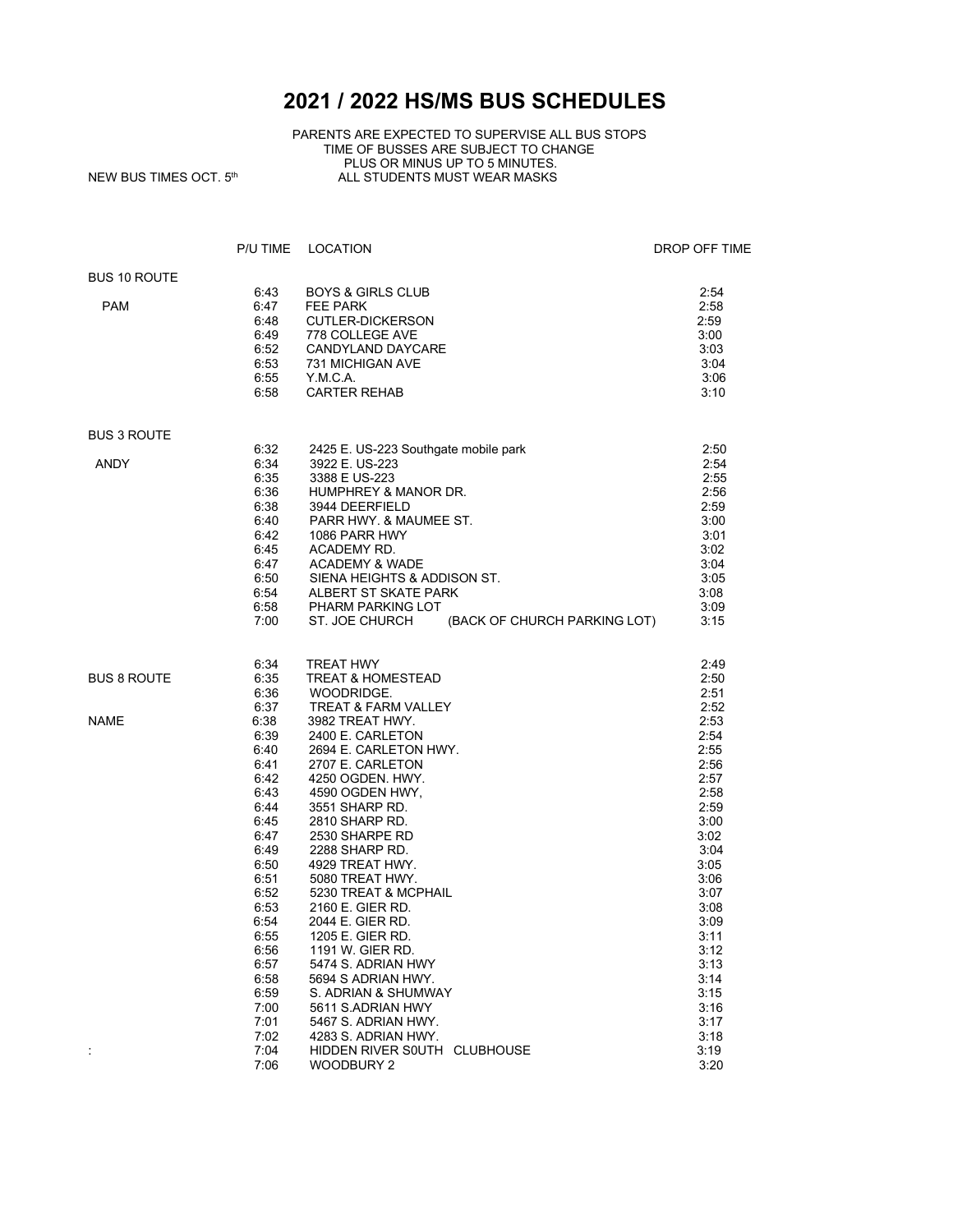| <b>BUS 1 ROUTE</b> | 6:30<br>6:31 | E. CARLETON<br>E. CARLETON                                  | 2:52<br>2:53 |
|--------------------|--------------|-------------------------------------------------------------|--------------|
| <b>PAM</b>         | 6:32         | E. CARLETON<br>2216 THRU 1025                               | 2:54         |
|                    | 6:33         | E. CARLETON                                                 | 2:55         |
|                    | 6:34         | E. CARLETON                                                 | 2:56:        |
|                    |              |                                                             |              |
|                    |              | CROSS M-52                                                  |              |
|                    | 6:35         | W. CARLETON RD.                                             | 2:58         |
|                    | 6:36         | W. CARLETON RD                                              | 2:59         |
|                    | 6:37         | W. CARLETON RD<br>1038 THRU 1624                            | 3:00         |
|                    | 6:38         | W. CARLETON RD.                                             | 3:01         |
|                    | 6:39         | W. CARLETON RD.                                             | 3:02         |
|                    | 6:40<br>6:41 | 3297 BALDWIN HWY.                                           | 3:03<br>3:04 |
|                    | 6:42         | <b>SHARON &amp; CADMUS</b><br><b>SHARON &amp; BIRCHWOOD</b> | 3:05         |
|                    | 6:43         | <b>PARK &amp; BIRCHWOOD</b>                                 | 3:06         |
|                    | 6:44         | ELMWOOD & TAYLOR                                            | 3:07         |
|                    | 6:45         | <b>PRAIRIE DR. &amp; MCARTHUR</b>                           | 3:08         |
|                    | 6:46         | 2380 CLEARVIEW<br>(WHEN THEY RIDE)                          | 3:09         |
|                    | 6:50         | <b>FAIRVIEW &amp; SUNSET</b>                                | 3:10         |
|                    | 6:51         | <b>FAIRVIEW &amp; BALDWIN</b>                               | 3:11         |
|                    | 6:52         | TAYLOR & BALDWIN HWY                                        | 3:12         |
|                    | 6:53         | 1644 CADMUS RD.                                             | 3:13         |
|                    | 6:54         | <b>CADMUS &amp; HILL</b>                                    | 3:14         |
|                    | 6:56         | WOODBURY I                                                  | 3:15         |
|                    | 6:57         | <b>MAPLE VILLAGE</b>                                        | 3:16         |
|                    | 6:59         | 4 SEASONS                                                   | 3:17         |
|                    | 7:00         | <b>BAKER &amp; HOWELL</b>                                   | 3:18         |
|                    | 7:01         | <b>HOWELL &amp; SOUTH ST.</b>                               | 3:19         |
|                    | 7:02         | HOCH & SOUTH ST.                                            | 3:20         |
|                    | 7:03         | (CATON ST. & SOUTH)<br><b>COMMUNITY ACTION CENTER</b>       | 3:21         |
|                    | 7:04         | <b>SUMMIT &amp; CATON</b>                                   | 3:22         |
|                    | 7:05         | <b>SUMMIT &amp; WINTER ST.</b>                              | 3:23         |
|                    | 7:06         | <b>SUMMIT &amp; STATE ST</b>                                | 3:24         |
|                    | 7:07         | <b>SUMMIT &amp; DIVISION ST</b>                             | 3:25         |

| BUS 9 ROUTE | 6:44 | 1145 DIVISION ST                   | 2:53 |  |
|-------------|------|------------------------------------|------|--|
|             | 6:45 | 1103 DIVISION ST                   | 2:54 |  |
| KATHY       | 6:47 | <b>LAWRENCE &amp; DIVISION</b>     | 2:55 |  |
|             | 6:48 | STATE & BERRY ST                   | 2:56 |  |
|             | 6:49 | <b>SOUTH &amp; STATE</b>           | 2:57 |  |
|             | 6:51 | <b>ELKINGTON</b>                   | 2:58 |  |
|             | 6:52 | <b>REED</b>                        | 3:00 |  |
|             | 6:53 | <b>BARTON</b>                      | 3:01 |  |
|             | 6:54 | KIRK ST.                           | 3:02 |  |
|             | 6:55 | KIRK & BARTON                      | 3:03 |  |
|             | 6:56 | KIRK & TIFFANY                     | 3:04 |  |
|             | 6:57 | <b>STORR</b>                       | 3:05 |  |
|             | 6:58 | <b>STERLING</b>                    | 3:06 |  |
|             | 6:59 | MARCH & JUNE DR.                   | 3:07 |  |
|             | 7:00 | <b>JULY &amp; APRIL DR.</b>        | 3:08 |  |
|             | 7:01 | MAY DR.                            | 3:10 |  |
|             | 7:02 | SOUTHFIELD & LEXINGTON             | 3:12 |  |
|             | 7:03 | LEXINGTON & BARRINGTON LN.         | 3:13 |  |
|             | 7:04 | <b>BARRINGTON &amp; PARKVIEW</b>   | 3:14 |  |
|             | 7:05 | <b>PARKVIEW &amp; DIVISION ST.</b> | 3:15 |  |
|             | 7:07 | <b>BETHANY DAYCARE</b>             | 3:19 |  |
|             |      |                                    |      |  |